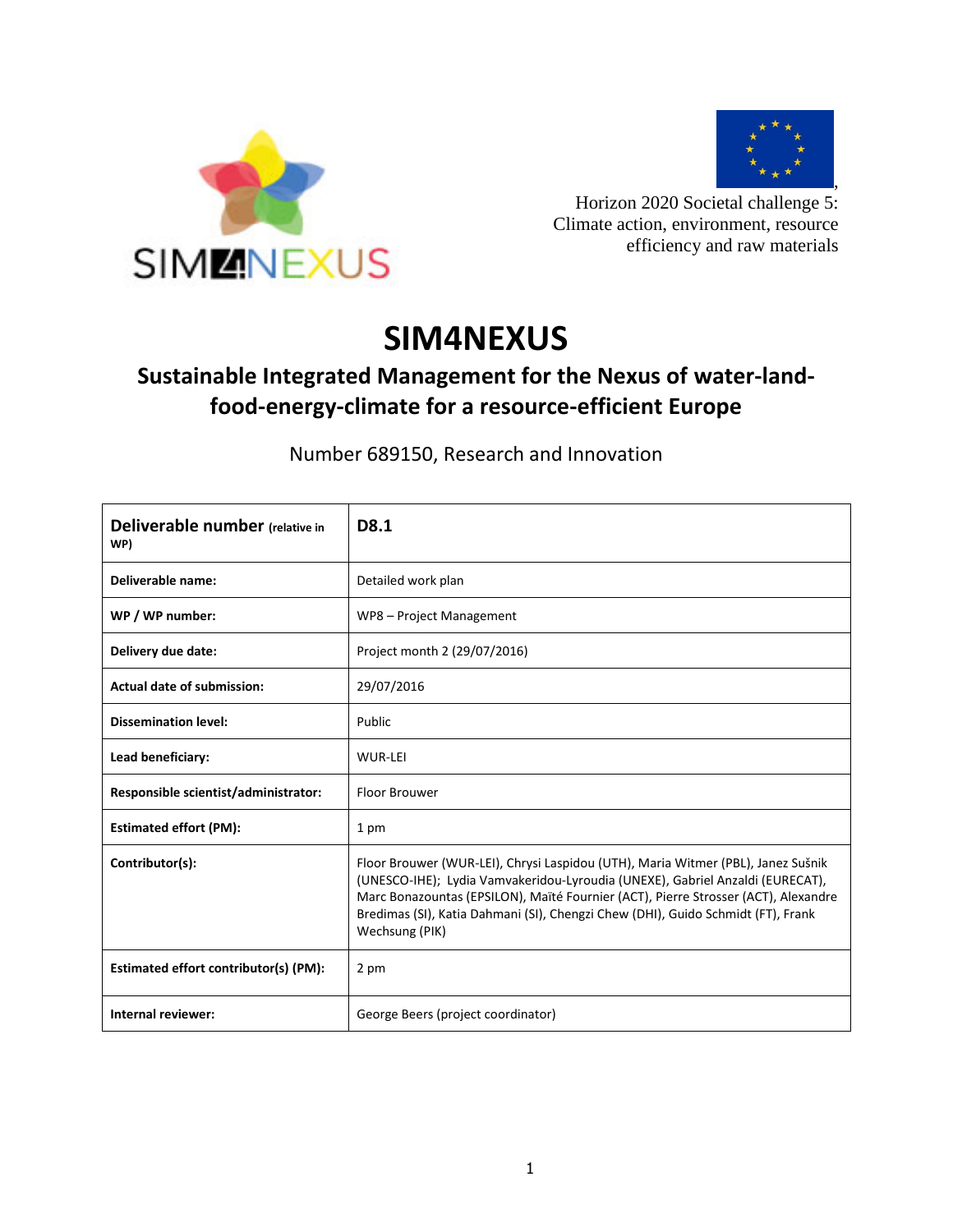# **Table of Contents**

| 1.  |                                                                                               |  |
|-----|-----------------------------------------------------------------------------------------------|--|
| 2.  |                                                                                               |  |
| 3.  |                                                                                               |  |
| 4.  |                                                                                               |  |
| 5.  |                                                                                               |  |
| 6.  |                                                                                               |  |
|     | Task $1.1$ – State of the art review – creating a scientific inventory on the Nexus 4<br>6.1. |  |
|     | Task 1.3 – Review of Thematic Models in their capacity to address the Nexus and to<br>6.2.    |  |
| 7.  |                                                                                               |  |
|     | 7.1.                                                                                          |  |
|     | Task 2.2 – Review of nexus-relevant policies for each national and regional<br>7.2.           |  |
|     | 7.3.                                                                                          |  |
|     | 7.4.                                                                                          |  |
| 8.  |                                                                                               |  |
|     | 8.1.                                                                                          |  |
|     | 8.2.                                                                                          |  |
|     | 8.3.                                                                                          |  |
|     |                                                                                               |  |
|     | 9.1.                                                                                          |  |
|     | 9.2.                                                                                          |  |
|     | 9.3.                                                                                          |  |
| 10. |                                                                                               |  |
| 11. |                                                                                               |  |
|     | 11.1.                                                                                         |  |
|     | 11.2.                                                                                         |  |
|     | 11.3.                                                                                         |  |
| 12. |                                                                                               |  |
| 13. |                                                                                               |  |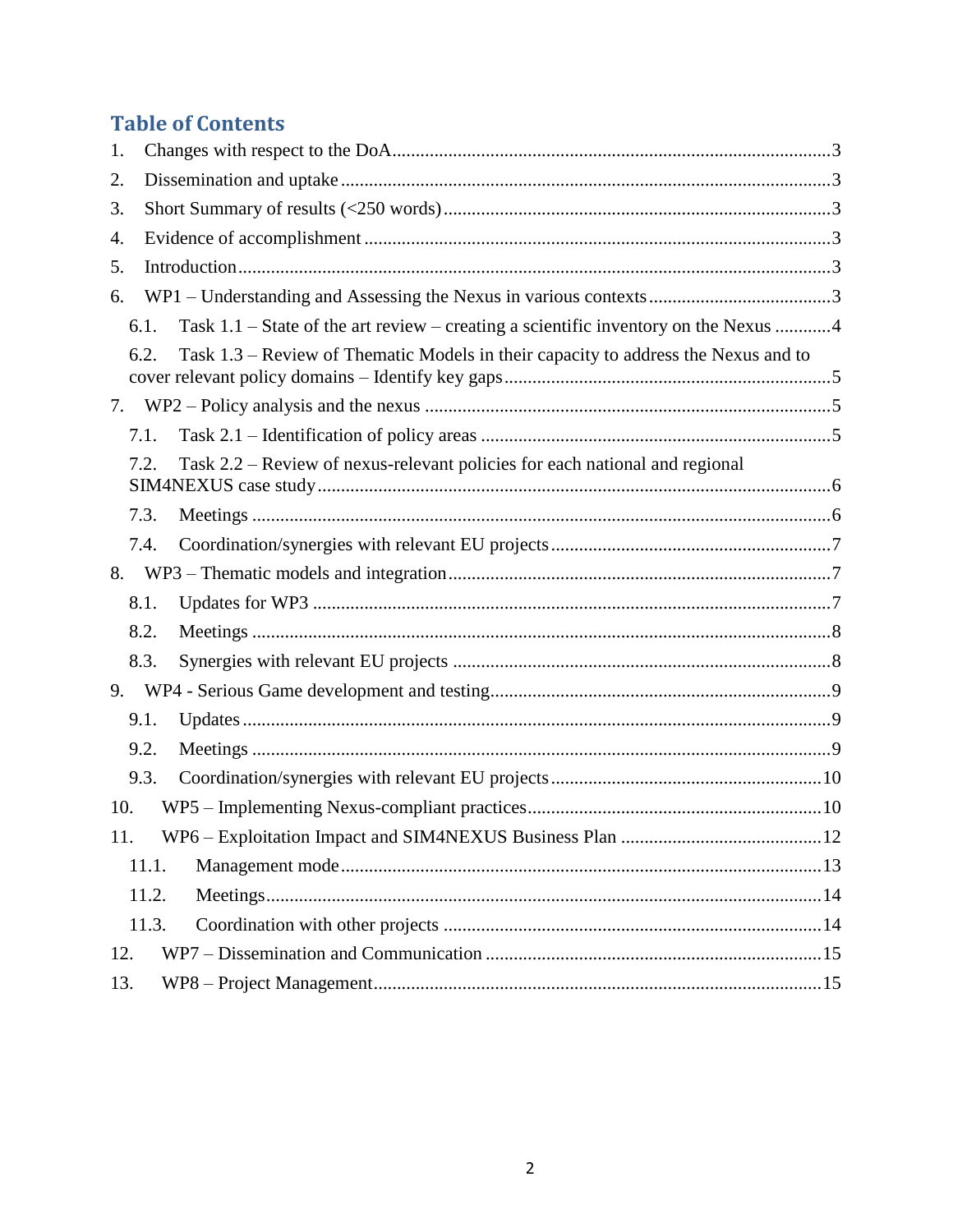### <span id="page-2-0"></span>**1. Changes with respect to the DoA**

No changes with respect to the DoA. It is proposed to reschedule the first meeting of the External Advisory Board (EAB), which is currently scheduled for Month 6, and proposed to be rescheduled for M12. See presentation of WP8.

### <span id="page-2-1"></span>**2. Dissemination and uptake**

The current report is prepared by the leads of the workpackages, including Chrysi Laspidou (UTH) (WP1); Maria Witmer (PBL) and Janez Sušnik (UNESCO-IHE) (WP2); Lydia Vamvakeridou-Lyroudia (UNEXE) (WP3); Gabriel Anzaldi (EURECAT) and Marc Bonazountas (EPSILON) (WP4); Floor Brouwer (WUR-LEI), Maïté Fournier (ACT) and Pierre Strosser (ACT) (WP5); Alexandre Bredimas (SI), Katia Dahmani (SI) and Chengzi Chew (DHI) (WP6); WP7: Guido Schmidt (FT), Frank Wechsung (PIK) (WP7); Floor Brouwer (WUR-LEI) (WP8). Although the dissemination type is public, the deliverable is mainly relevant for use within the project.

### <span id="page-2-2"></span>**3. Short Summary of results (<250 words)**

Update of the work plan, presenting the interactions between the different work packages, mainly during the first six months of the project.

### <span id="page-2-3"></span>**4. Evidence of accomplishment**

The work into this deliverable is presented in a report.

# <span id="page-2-4"></span>**5. Introduction**

The report presents a detailed work plan, ensuring coherence and consistency of the work to be carried out in the work packages. It results from the introductions to the work packages, presented at the kickoff meeting of SIM4NEXUS (July 11 & 12, 2016), also addressing the links with the other work packages. The deliverable also clarifies where we are going in the coming half year, what is required, from whom and by when.

## <span id="page-2-5"></span>**6. WP1 – Understanding and Assessing the Nexus in various contexts**

The work undertaken in Work Package 1 has already started at June 1, 2016. There are preparations for a large deliverable that will compile all relevant science on the Nexus and create a repository for the whole project and it will create the scientific basis for the interlinkages of Nexus dimensions in all case studies. As a first step and in order to divide the work load, all person-months allocated to partners in WP1, where divided per Task, as shown in the Table 1. (Task leaders are marked in green, while WP lead and co-lead are marked in purple).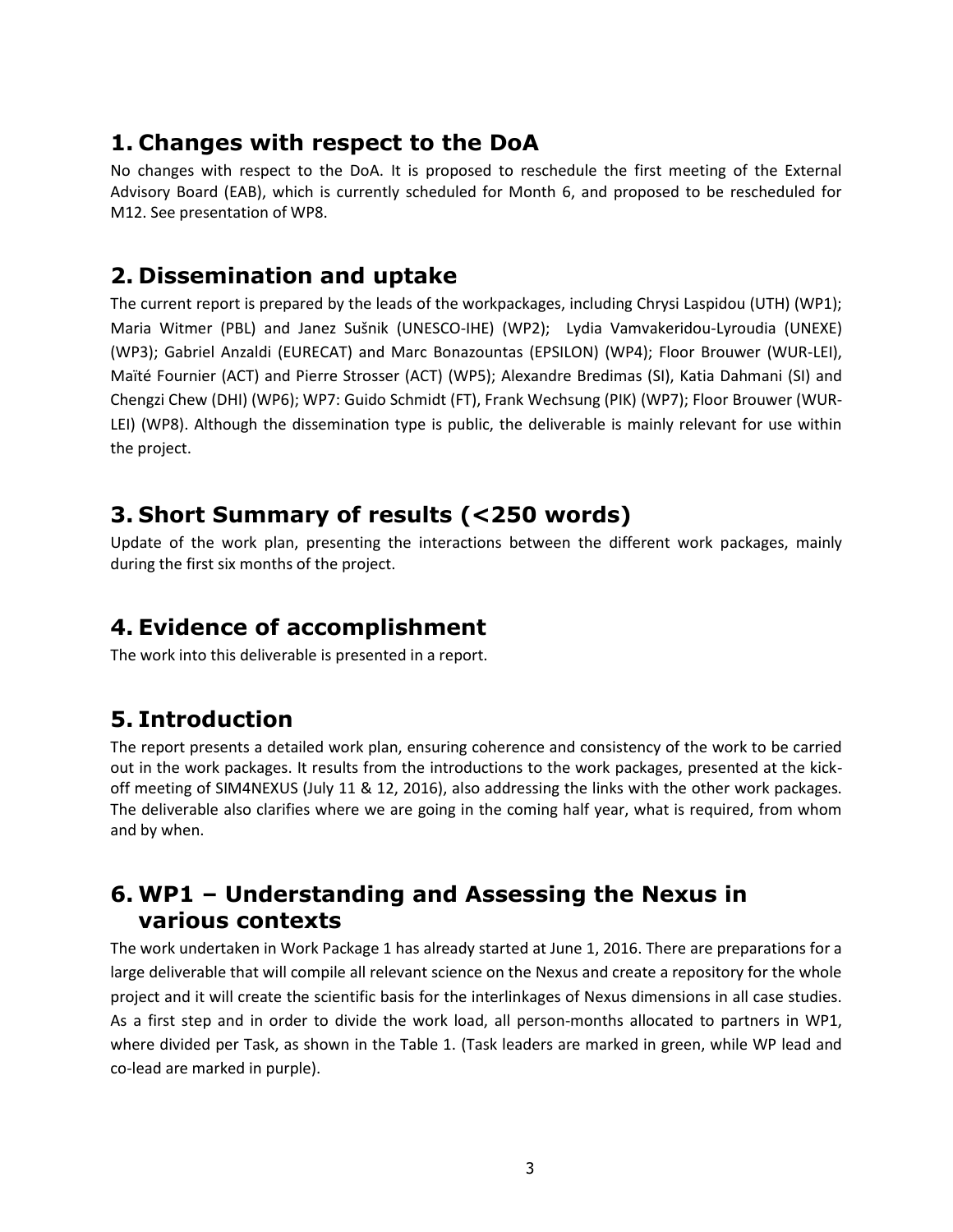|                 | T1.1         | T1.2           | T1.3           | T1.4         | T1.5           | T1.6           | T1.7         | <b>SUM</b>     |
|-----------------|--------------|----------------|----------------|--------------|----------------|----------------|--------------|----------------|
| P1 - WUR-LEI    | 3            | $\mathbf{1}$   |                |              | $\mathbf{1}$   | $\mathbf{1}$   | $\mathbf{1}$ | $\overline{7}$ |
| $P2 - UTH$      | 10           | 6              | $\overline{2}$ | $\mathbf{1}$ | $\overline{2}$ | $\overline{2}$ | 5            | 28             |
| P3 - UNEXE      | $\mathbf{1}$ |                | 1              | $\mathbf{1}$ |                | $\mathbf{1}$   | $\mathbf{1}$ | 5              |
| P4 - UNESCO-IHE | $\mathbf{1}$ |                | $\overline{2}$ |              |                |                |              | 3              |
| $P5 - PIK$      | 4            |                |                |              |                |                |              | 4              |
| $P6 - UPM$      | $\mathbf{2}$ |                | 1              | $\mathbf{1}$ | $\mathbf{1}$   | $\mathbf{1}$   |              | 6              |
| $P8 - UNU$      | $\mathbf{2}$ |                |                |              |                |                |              | $\overline{2}$ |
| $P9 - RU$       | $\mathbf{2}$ |                | $\overline{2}$ | 5            |                |                |              | 9              |
| $P10 - KTH$     | 2,5          | 1              | $\mathbf{1}$   |              | 5              | $\overline{4}$ | $\mathbf{2}$ | 15,5           |
| $P11 - UU$      | $\mathbf{2}$ |                |                |              |                |                |              | $\overline{2}$ |
| P12 - EURECAT   |              | $\overline{2}$ |                |              |                | $\overline{2}$ |              | 4              |
| P13 - UNISS     | 0,5          |                |                |              |                |                |              | 0,5            |
| $P14 - ENKI$    | $\mathbf{2}$ |                |                |              |                |                |              | $\overline{2}$ |
| $P15 - PBL$     | 3            |                |                |              |                |                |              | 3              |
| $P18 - ACT$     |              | 1,5            |                |              | 1,5            | $\mathbf{1}$   |              | 4              |
| P19 - EPSILON   |              | $\mathbf{1}$   |                |              |                | $\mathbf{1}$   |              | $\overline{2}$ |
| $P20 - CE$      |              |                | 2,5            | 1,5          |                |                |              | 4              |
| $P21 - SI$      |              |                |                | $\mathbf{2}$ |                |                |              | $\overline{2}$ |
|                 |              |                |                |              |                |                | <b>TOTAL</b> | 103,0          |

**Table 1** – Number of person months by partner and task in WP1<sup>1)</sup>

 $1)$  The contributions by P13 (UNISS) and P7 (UB) are partly subcontracted.

#### <span id="page-3-0"></span>**6.1. Task 1.1 – State of the art review – creating a scientific inventory on the Nexus**

Skype meetings are held on a weekly basis with all involved partners and the flow of work is closely monitored with frequent e-mail exchanges that happen throughout the week. The Work Package leader has started introducing the use of the software "ProjectPlace" by all partners; partner WssTP provides the software to the consortium without charge. It allows easy management of the work, Task assignments, setting deadlines, sending out reminders, keeping record of all meetings, e-mails and "wall" messages that can be posted.

All partners are kept involved and descriptions of the interlinkages are being developed by the experts in the consortium. Once all interlinkages of the Nexus dimensions are developed, a secondary analysis will be done to add a second layer to the physical interlinkages by including *economy* and *society* in the analysis. Once this is done, the text will be enriched with references and will be linked to scientific evidence. This way, the produced document will have the qualities of a review paper on the Nexus. It is the intention of this WP to ultimately publish such a review paper shedding light on all interlinkages among the Nexus dimensions (Water-Energy-Food-Land Use-Climate) under Climate change. WP1 will also be very important for the development of the Nexus Assessment Framework of the case studies.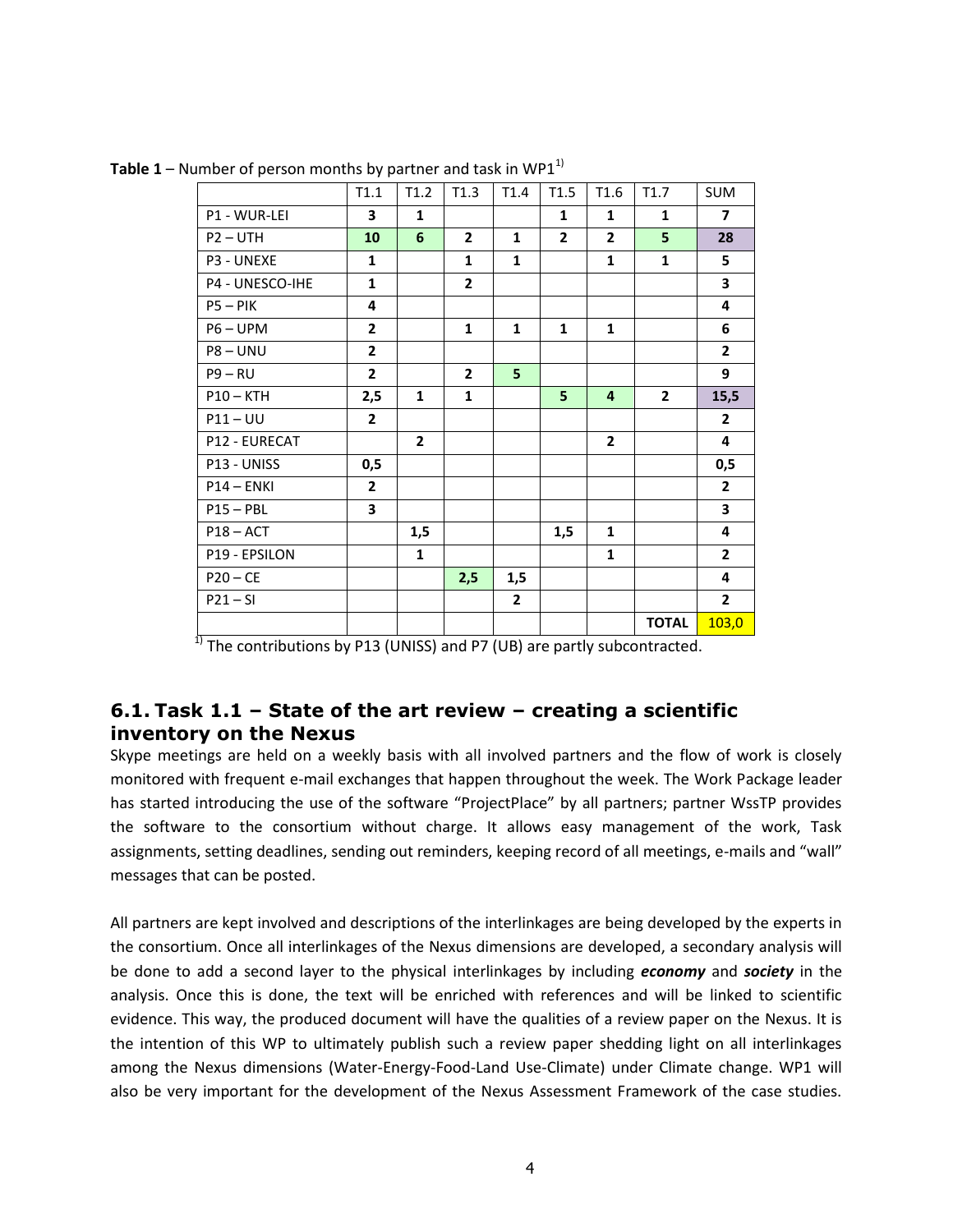Our collaboration with WP5 is important since this is where we get feedback from the Case Studies on the interlinkages that are important for each case. Some of the interlinkages developed in WP1 might not even be obvious initially, but having conducted this analysis, we will be prepared to deal with critical interlinkages for each case study.

#### <span id="page-4-0"></span>**6.2. Task 1.3 – Review of Thematic Models in their capacity to address the Nexus and to cover relevant policy domains – Identify key gaps**

For this Task, we will collaborate with WP3 in order to identify the gaps in the Thematic Models; these gaps are the interlinkages (identified in Task 1.1) that will not be quantifiable with the use of the Thematic Models. We are in contact with the responsible party in WP3 that will provide us with all the details about the Thematic Models that will enable us to identify key gaps and propose ways on how to deal with them.

# <span id="page-4-1"></span>**7. WP2 – Policy analysis and the nexus**

#### <span id="page-4-2"></span>**7.1. Task 2.1 – Identification of policy areas**

WP2 will start in M3 (August 2016) with an inventory of the most important policy areas for the nexus and the relevant interactions, using the preliminary results of T1.1. This desk study will start with an inventory of the literature regarding critical nexus relevant policies at various scales and an inventory of the current goals, targets and policies for fresh water, land, agriculture, food, energy and climate at the global and European scale. With a selection of keywords we will search policy documents whether they explicitly refer to and take into account other policies within the nexus. Next, other relevant policy domains will be analysed that influence the socioeconomic drivers for the use of water and land, agricultural production, energy and food consumption, e.g. policies for investments, economy, industry, trade, innovation, regional development, cities. Do they recognise their influence on the nexus components or connections, are they coherent with the policies for the nexus domains, resource efficiency and low-carbon economy? Are some policy areas 'lagging behind' in their acknowledgement of nexus interactions? Besides policies from governmental institutions, also policies from private actors and private or public-private networks will be searched, e.g. multinationals, Round tables, Sustainable business networks. Examples of relevant conventions and policies are:

- Global: SDGs, UNFCCC, UNCCD, UNCBD, OECD Guidelines, policies by monetary funds and investment banks;
- EU: Water WFD, Floods directive, minimum quality for reuse; Energy & Climate Energy Union, 2020 Climate & Energy package, 2030 Climate & Energy framework, Agriculture & climate change, Climate change adaptation; Agriculture and Food CAP, Food waste, Round tables; Research & Innovation; Investment; Growth Circular Economy package; Regional funds.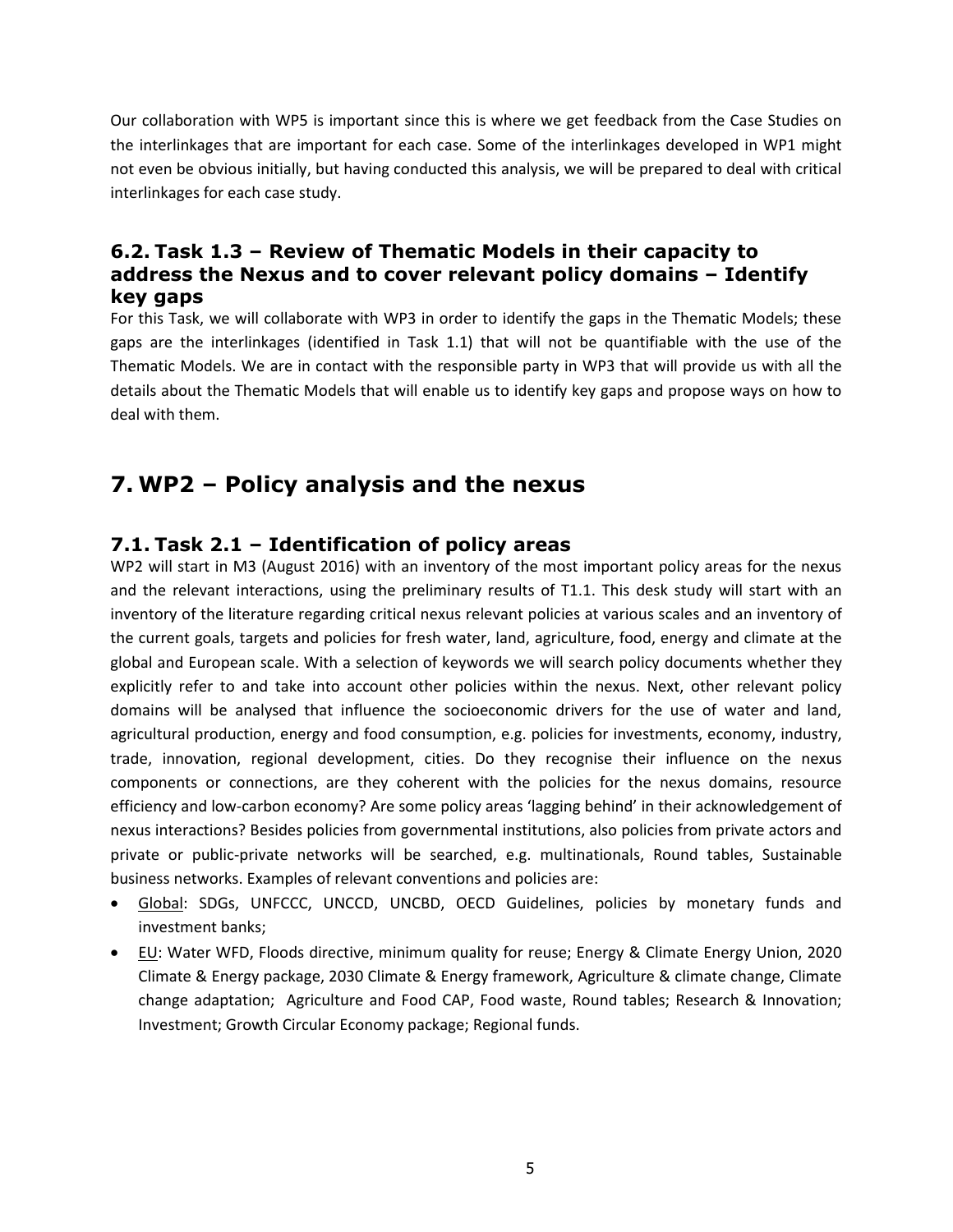It is absolutely necessary that in WP1 will be decided which interlinkages within the nexus are relevant to focus on. As there may be different priorities per scale and case, it is essential that we consider all scales and cases for this selection and ensure vertical coherence between the global, European, national and regional cases. The research in WP2 will go deeper into the relevant legislation for the selected focal interlinkages.

In T2.1 we will build a database of relevant passages from policy documents and directives, indicating their horizontal connections to other policy domains and vertical connections to policies at other scales. Also information about the foreseen policy processes will be added to this database, e.g. timing of reviews, new policies, legislation and implementation, to point out opportunities to influence policies. We will interview key stakeholders with different backgrounds and views to check our findings.

#### <span id="page-5-0"></span>**7.2. Task 2.2 – Review of nexus-relevant policies for each national and regional SIM4NEXUS case study**

Implementation of policies usually is not an easy task. Every scale has its own consideration of interests and priorities, and sectoral policies may turn out to be conflicting when all implemented within a defined area. We assume that all cases will have defined the nexus interlinkages that they will focus on and made an inventory of the potential 'biophysical' trade-offs, synergies, interdependencies and conflicts, before T2.2 starts in M9, using the results of T1.1. With the database made in T2.1 as a starting point, all cases will analyse the translation of global and European policies into national and regional policies and investigate if these linkages are taken into account in the policy documents, legislation and measures. In T2.2, as well as studying nation level policy documents, the cases will also make an overview of relevant sectors, institutions, actors and networks connected to these linkages, with their interests and priorities. Using inquiries and interviews we will analyse how these linkages affect implementation in practice, how actors deal with them and what the outcome means for resource efficiency and low-carbon targets. Also we will ask for linkages experienced in practice that were not foreseen in the top-down analysis of policy papers.

Anticipating the policy analysis at national and regional scale in the case studies in T2.2, we plan to perform a pilot in one of the cases and make an inventory of the support needed in all the cases before T2.2 starts. T2.2 will start with developing a method for the policy analysis together with and approved of by the cases.

### <span id="page-5-1"></span>**7.3. Meetings**

WP2 will organise Skype meetings according to the needs. We will try out the tool 'Projectplace' for communication within the project. Physical meetings will be limited to what is absolutely necessary. As we foresee now, a representative of the WP2 lead will participate in a meeting of each national and regional case to discuss, support and inspire them for T2.2 and T2.3, gather ideas and views and get feedback. Also we foresee a meeting of the policy experts of all cases, the WP2 and the WP5 leads, to discuss and decide upon the methods for the national and regional policy analysis and success stories in M10. Later on we will decide if we need another meeting to share and discuss results in M23.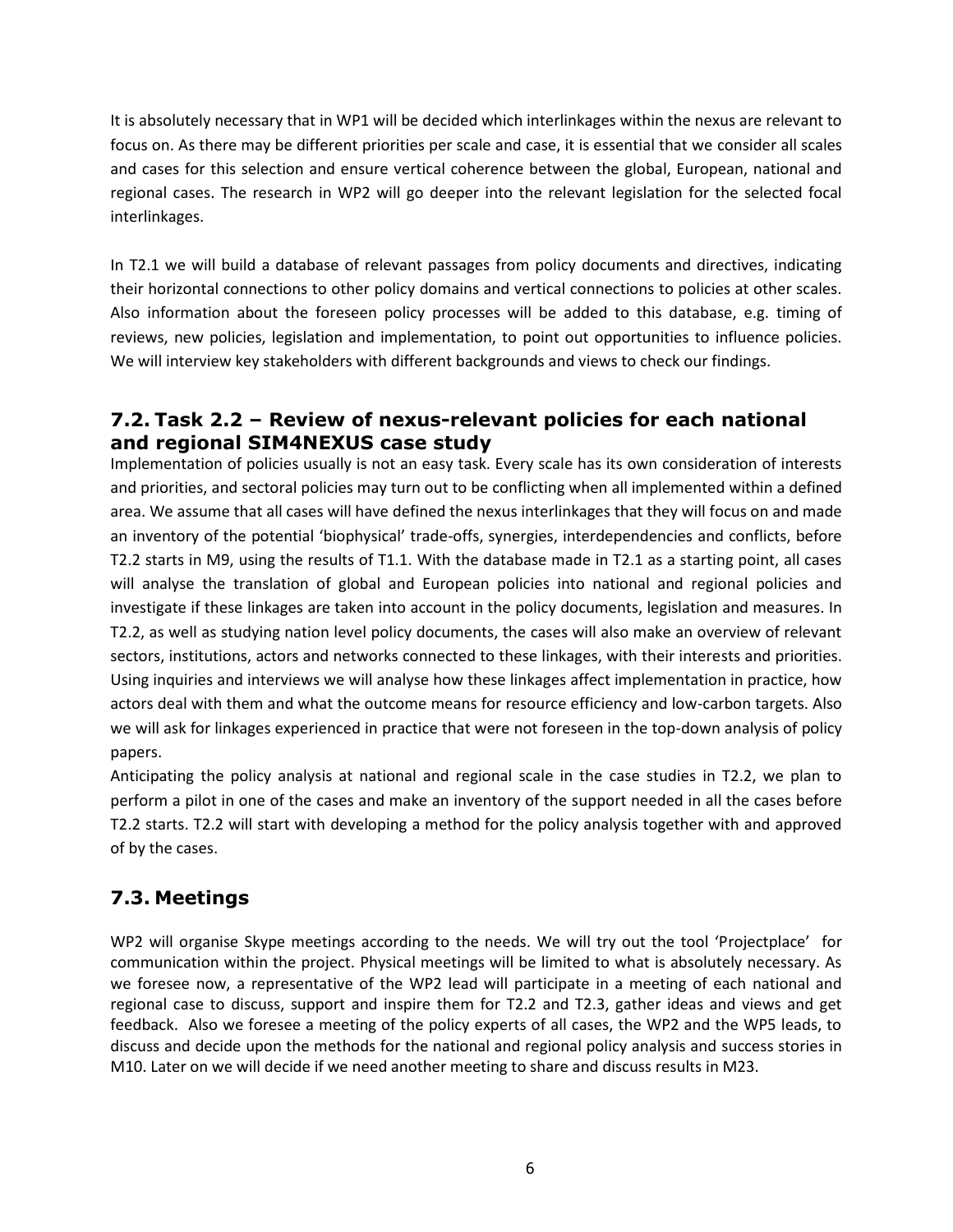#### <span id="page-6-0"></span>**7.4. Coordination/synergies with relevant EU projects**

WP2 is interested in the work of our sister project 'MAGIC': the use of narratives, their European network, their check of compatibility across directives regarding the nexus.

# <span id="page-6-1"></span>**8. WP3 – Thematic models and integration**

#### <span id="page-6-2"></span>**8.1. Updates for WP3**

The main update regarding the work in WP3 is the decision to have one Case Study develop first and fast, as a Pilot Case Study, through all the stages in WP3 and WP4, up to feeding the Serious Game. Since there are many stages for the development of each Case Study, with perhaps unknown problems at each step, it is prudent to try the whole chain of work for one Pilot first, before replicating the work for all the other 11 Case Studies (CS).

Consequently the Case Study of Sardinia (a regional one) has been selected as the most appropriate for this exercise, as the SIM4NEXUS Pilot. UNISS/Simone Mereu who is responsible for this Case Study, has worked on a System Dynamics Model (SDM) in a previous project (WASSERMED), and some important factors of the Nexus for the Pilot are already known<sup>1</sup>. Moreover two other partners UNEXE (Lydia Vamvakeridou-Lyroudia) and UNESCO-IHE (Janez Susnik) were also involved. Admittedly, in the previous version of the SDM for Sardinia, energy was not covered. Also, detailed work had only been carried out only for only four out the 11 reservoirs. However, there is enough material to get the CS through the whole chain, even with some missing details. Also, this Pilot CS will be repeated properly within SIM4NEXUS, through WP5, in due course; the target here is not the detailed representation of the CS, but the trial of the procedures, mainly related to ICT.

So it was decided.

 $\overline{a}$ 

- There will be a task force of specific people who will be involved in this Pilot exercise.
- The objective is to cover fast all the steps of WP3/WP4, up to the serious game, without emphasis on detail, but with emphasis on the steps to follow, the interconnections between tasks and the structure of the whole process.
- The work will start with the application of one thematic model only. CAPRI (Maria Blanco-UPM) has been selected. The thematic model will run in a few only scenarios and feed its output to the SDM. (T3.3).
- There will be no specific downscaling for the climate/climate change scenario. We will use the scenario from the previous application. (T3.2).

Mereu S., Susnik, J., Trabucco, A., Daccache, A., Vamvakeridou-Lyroudia, L.S., Renoldi, S., Virdis, A., Savic, D.A., Assimacopoulos, D. (2015). Operational resilience of reservoirs to climate change, agricultural demand, and tourism: a case study from Sardinia, Journal Science of the Total Environment DOI:10.1016/j.scitotenv.2015.04.066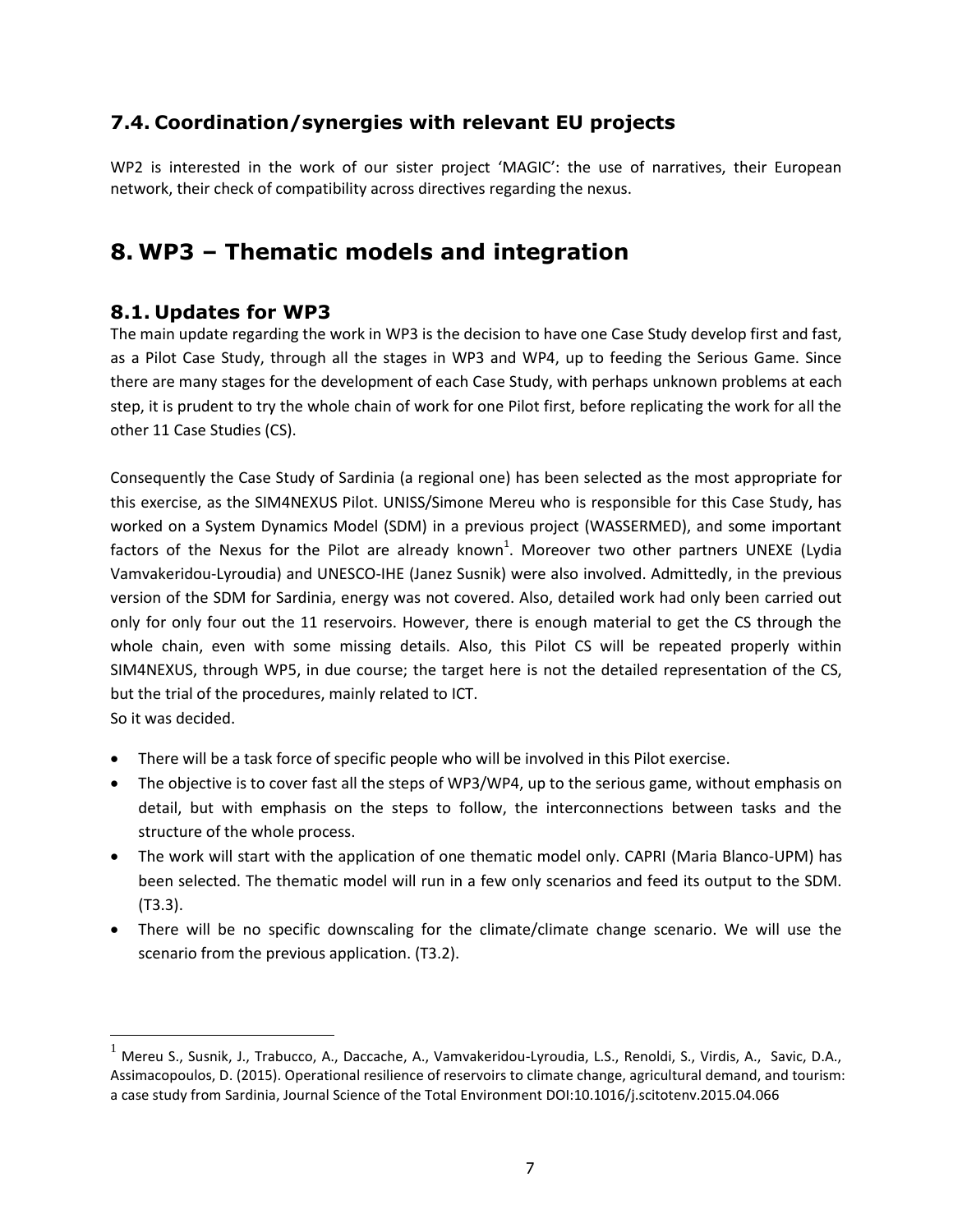- The downscaling for the socio-economic scenario will be provided by UB (Roberto Roson and Martina Sartori), who were also involved in WASSERMED. Again, it will be mostly based on existing data. (T3.2)
- The qualitative (T3.4) and quantitative (T3.5) SDM will be developed by UNEXE (Lydia Vamvakeridou-Lyroudia), UNESCO-IHE (Janez Susnik) and UNISS (Simone Mereu), based largely on the existing previous one.
- We will include a simplified approach to uncertainty modelling, most probably with a simplified Monte Carlo approach, with the help of Janez Susnik (UNESCO-IHE) and Hector Pollitt (CE).
- Our main target is to sort out the structure of data exchange between WP3/WP4, i.e. how the data from WP3 will be fed to WP4. EURECAT (Gabriel Anzaldi and Xavier Domingo) will be the main persons responsible for this step, together with EPSILON (Marc Bonazountas and Anestis Tripitsidis) and UNEXE (Lydia Vamvakeridou-Lyroudia). (T3.1)
- The outputs from the scenarios in WP3, will be used as input for the Knowledge Elicitation Engine in WP4 (EURECAT), while some public geospatial data will also be added (EPSILON).
- Finally, the connection between the KEE (EURECAT) and the serious game (DHI-Chengzi Chew), will be tried, so as to make sure that we can reach the last step of data exchange without problems.

This early pilot is not part of the Grant Agreement. We do not wish to give a specific deadline for it, because the scope is to investigate any problems that may appear. Work will start at the beginning of September 2016 (after the summer break). We expect that in six months (perhaps less) we will have completed the Pilot Exercise, and we will be well informed of any problems and bottlenecks, especially regarding the structure of data exchange, well ahead of any major deliverables from either WP3 or WP4.

#### <span id="page-7-0"></span>**8.2. Meetings**

WP3 will hold regular teleconferences on Wednesday afternoon, before or after the WP1 teleconferences. The teleconferences for WP3 will be in two parts. The first part will be about the Thematic Models, chaired by Maria Blanco (T3.3), while the second part will be chaired by Lydia Vamvakeridou-Lyroudia (UNEXE), and will cover the other tasks.

The frequency of the teleconferences is to be decided, according to the needs of the work. During the first weeks we expect them to be weekly, as we will need to work fast on the Pilot. Later it is expected to have fortnightly teleconferences. The teleconferences will start at the end of August 2016, after the summer break.

#### <span id="page-7-1"></span>**8.3. Synergies with relevant EU projects**

It would be worthwhile to try to develop a common Case Study with the sister project MAGIC. The subject has already been discussed on June 22-23 2016, during the WSSTP Innovation Conference, between the two coordinators (SIM4NEXUS and MAGIC) and the SIM4NEXUS WP3 Leader. It is a practice that has been followed with previous clusters (e.g. CLIWASEC), with very good results, leading to publications in high impact journals. The main idea is that we will select on out of the 12 Case Studies in SIM4NEXUS, as well as a common target (i.e. what exactly will be the scope of this CS) with the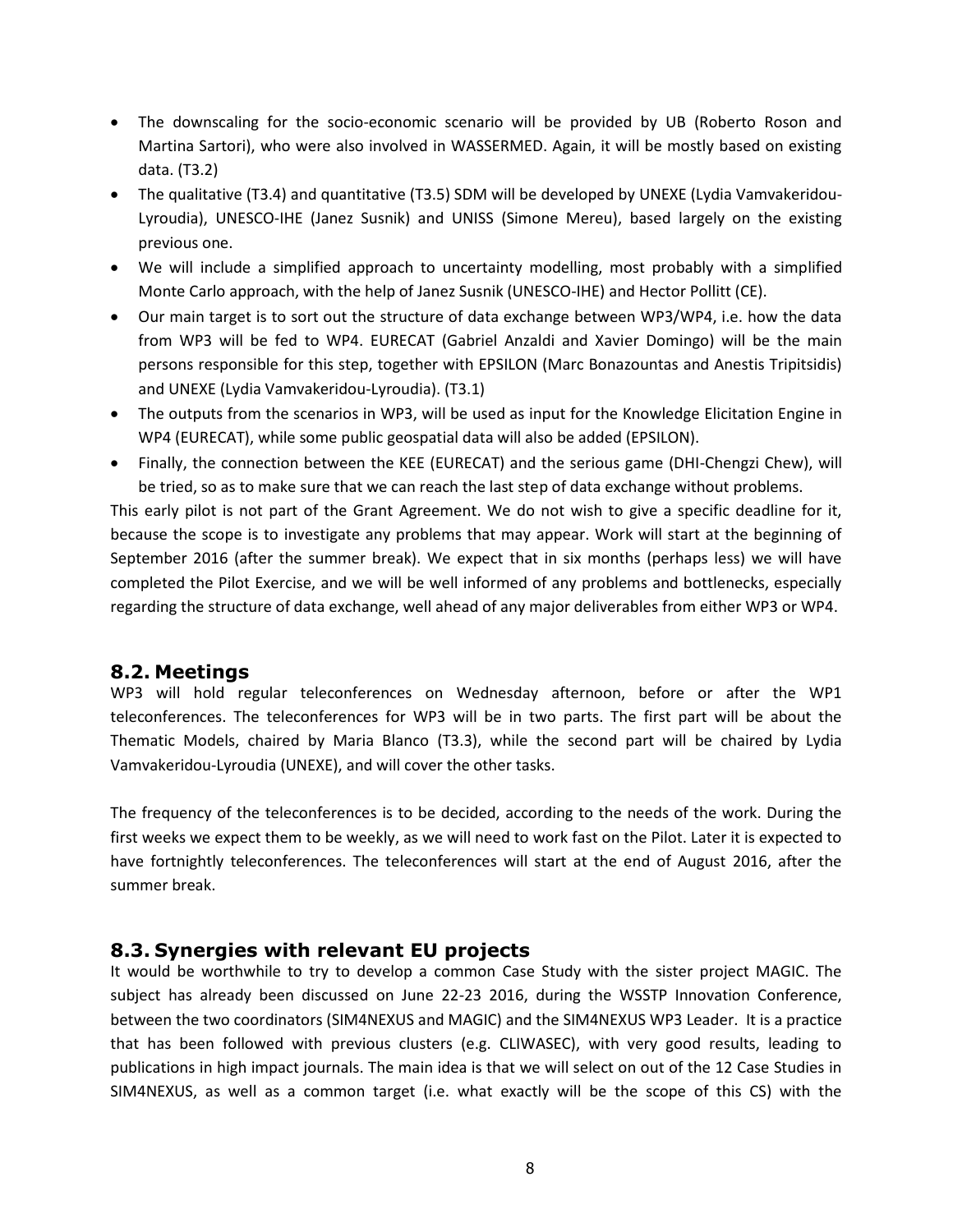cooperation and agreement of MAGIC. For this common CS, each project will work with their own methodologies and approaches, comparing the results in the end. Based on previous experience, it would be advisable to wait until the second year before pursuing this matter, when both projects will be more advanced.

# <span id="page-8-0"></span>**9. WP4 - Serious Game development and testing**

This chapter will provide further information in regards of the execution of the Tasks and Deliverables, and of the attainment of Milestones, as an update of current information existing in the Description of Work for Work Package 4 in SIM4NEXUS.

#### <span id="page-8-1"></span>**9.1. Updates**

This section focuses on clarifying, and extending when necessary, concrete aspects regarding the execution of WP4, taking as basis the Description of Work for WP4 in SIM4NEXUS.

The Description of Work of WP4 starts with the definition of the WP's objectives, with no updates required. Task 4.1 (Learning goals definition) should add at the end that "Inputs coming from WP5 and WP6's leaders and co-leaders will also be taken in consideration to define the learning goals". The same happens with Task 4.2 (Game Logic definition), T4.3 (Setting-up the project database and metadata ontology), and Task 4.4 (Development of the Knowledge Elicitation Engine), which list requirements coming from WP1, WP2, WP3 and WP5. These lists should add WP6 also on the three cases.

No particular updates have been identified for T4.5 (Development of the visualisation and interaction tool), Task 4.6 (Integration of all components), T4.7 (Testing of the system with hypothetical scenarios and actors), and Task 4.8 (Data Management).

With regard T4.8 and during the SIM4NEXUS kick off meeting it was agreed that we will

- investigate to include also Ethics within the Data Management plan
- have to report an updated version of the Data Management plan (even after the initial deadline-Month 6) at the end of each reporting period.

To summarise, Work Package 4 is very close related to inputs and feedback coming from WP1, WP2, WP3, WP5 and WP6. Hence, specific mention to frequent interactions among these WPs has been added. To assure on time interactions and decision, specific periodic meetings will be scheduled among involved parties. The meetings configuration can be checked in the following section.

#### <span id="page-8-2"></span>**9.2. Meetings**

WP4 highly depends on inputs coming from WP1, WP2 and WP3. Also a close collaboration with WP5 is foreseen in regards of the WP4 outcomes feedback and validation in case studies (learning goals, game logic, and decision support). Finally, WP6 is close related in terms of exploitation impact.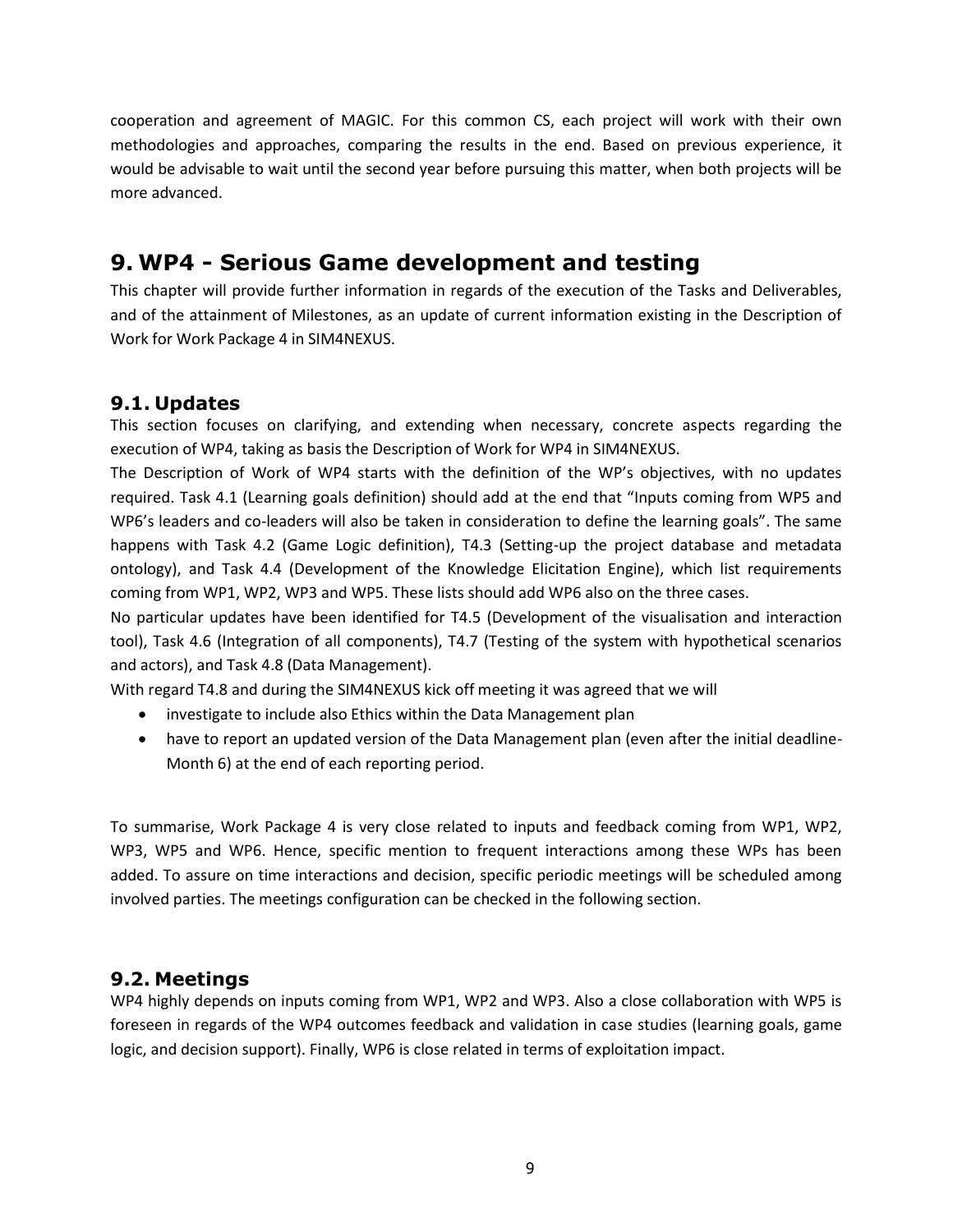For this reason, a series of meetings organised by WP4 leader and co-leader are going to be established. These meetings' frequency will adapt to project execution necessities, being more intense when needed.

| <b>Title</b>                                       | <b>Participants</b>                                                                                                                                            | <b>Description</b>                                                                                                                                                                                                                                                                                                                         | <b>Frequency</b>                                                                                                   |  |  |  |  |  |  |
|----------------------------------------------------|----------------------------------------------------------------------------------------------------------------------------------------------------------------|--------------------------------------------------------------------------------------------------------------------------------------------------------------------------------------------------------------------------------------------------------------------------------------------------------------------------------------------|--------------------------------------------------------------------------------------------------------------------|--|--|--|--|--|--|
| WP4 Follow up                                      | Partners involved in WP4<br>$\bullet$<br>ongoing tasks<br>When<br>needed.<br>extra<br>partners will be invited                                                 | Update the current execution<br>$\bullet$<br>status of ongoing tasks<br>Update the current status of<br>$\bullet$<br>upcoming deliverables/milestones<br>Discuss needs from other partners<br>$\bullet$<br><b>Discuss blocking issues</b><br>$\bullet$<br>Describe expected actions and<br>outcomes to be done/obtained in<br>coming weeks | Every two weeks                                                                                                    |  |  |  |  |  |  |
| <b>WP4 Serious</b><br>Game concept<br>requirements | Partners involved in WP4<br>$\bullet$<br>tasks<br>WP1, WP2, WP3, WP5<br>and WP6 leads and co-<br>leads<br>When<br>needed,<br>extra<br>partners will be invited | Knowledge Base requirements<br>$\bullet$<br>Integration requirements<br>٠<br>Decision support requirements<br>$\bullet$<br>Learning goals and game logic<br>$\bullet$<br>requirements<br>Serious game requirements<br>$\bullet$<br>Internal feedback and validation<br>$\bullet$                                                           | Weekly at the<br>beginning of WP4's<br>activities<br>Every two weeks<br>once initial<br>specifications are<br>done |  |  |  |  |  |  |
| <b>WP4 Serious</b><br><b>Game validation</b>       | Partners involved in WP4<br>$\bullet$<br>tasks<br>WP5 and WP6 leads and<br>co-leads<br>When<br>needed,<br>extra<br>partners will be invited                    | Prototypes, intermediate versions<br>$\bullet$<br>releases<br>validation<br>and<br>and<br>feedback collection                                                                                                                                                                                                                              | Every two weeks<br>once first<br>prototypes are<br>available                                                       |  |  |  |  |  |  |

*Table 2* – Interaction within WP4 and with other work packages

### <span id="page-9-0"></span>**9.3. Coordination/synergies with relevant EU projects**

| Title of the project | <b>Components of the</b><br><b>Nexus covered and at</b><br>what scale | <b>Relevance for SIM4NEXUS</b>                                                                                                                                                                                                                                   | <b>Partner in</b><br>charge |
|----------------------|-----------------------------------------------------------------------|------------------------------------------------------------------------------------------------------------------------------------------------------------------------------------------------------------------------------------------------------------------|-----------------------------|
| WIDEST (link)        | Mainly Water, but<br>indirectly climate and<br>energy                 | WIDEST is an H2020 CSA, devoted to<br>promote ICT technologies applied to the<br>Water domain. In this context, WIDEST<br>project, and the ICT4Water cluster<br>promoted by WIDEST, can be used to<br>disseminate actions and achievements<br>done by SIM4NEXUS. | <b>EURECAT</b>              |

# <span id="page-9-1"></span>**10. WP5 – Implementing Nexus-compliant practices**

Work will focus for preparing the case study process and the following steps are defined by the WP leads to prepare D5.1, also raising awareness and start training:

 The case study views are assessed, including stock-taking of demands from Case Study Leads. Semistructured interviews are organised with the Case Study Leads, and the outcomes are synthesized (August 2016). These bilateral Skype sessions will enable us to develop an advanced roadmap for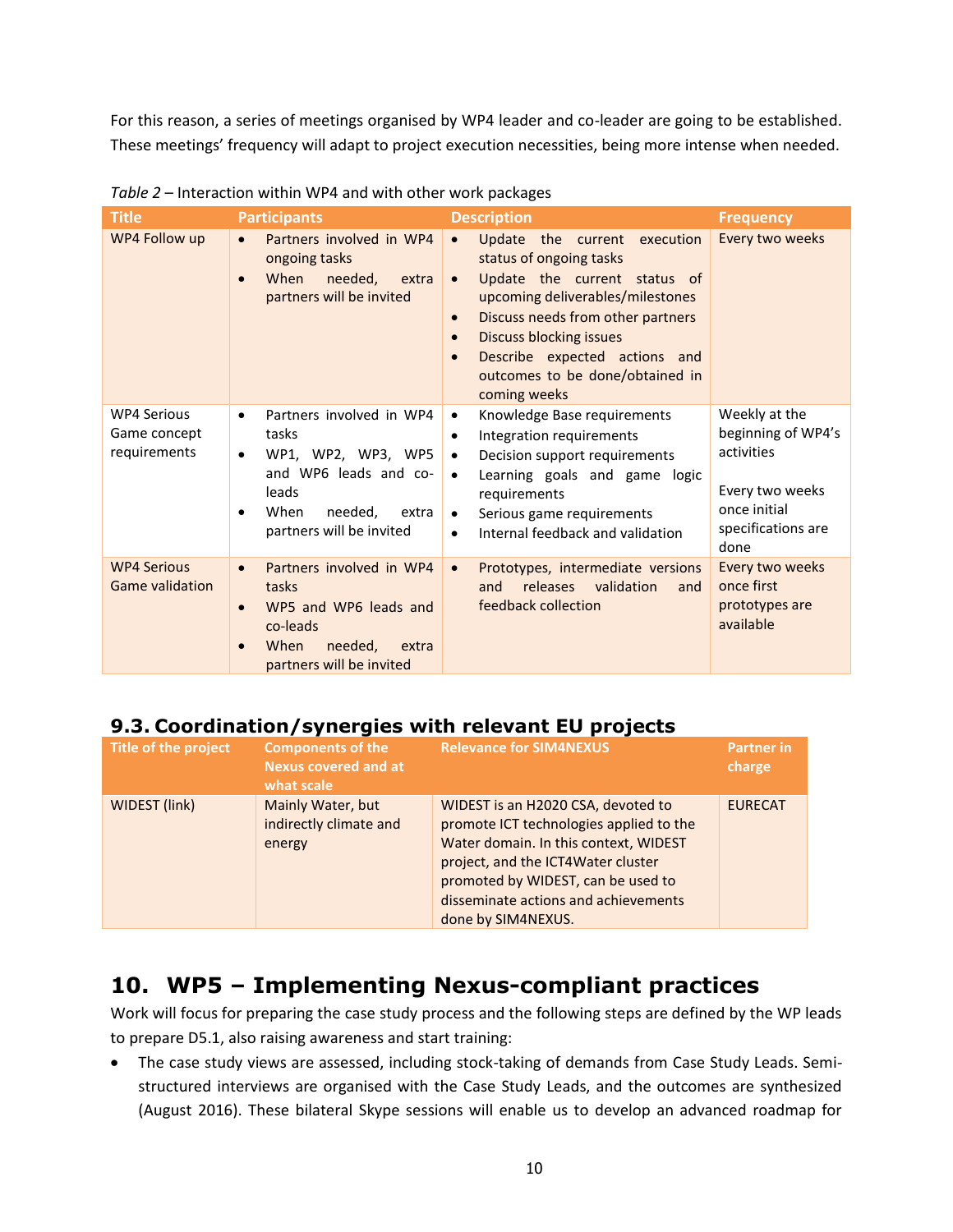WP5, including interaction with the other work packages. Learning the expectations of the Case Studies will also have implications how other work packages (e.g. WP3 and WP4) will interact with the Case Studies. The posters presented at the kick-off meeting will be important input into the bilateral Skype sessions. See also in the WP5 folder of Projectplace (subfolder: 'Posters from kick-off meeting': https://service.projectplace.com/pp/pp.cgi/0/1064583176?op=wget#folder/1234561364)

- Case Study Road Map is drafted, including the SIM4NEXUS Case Study Process, also specifying the overall steps and their objectives and expected outputs (August 2016), and discussed in two Skype Sessions with the Case Study Leads and WP leads (early September).
- Guidance for the use of the tools (Thematic Models, complexity science modelling, Serious Game) will be developed and added as Annexes to the Case Study Road Map (September 2016)
- Two-days training workshop, on the us (October 2016), with due attention to the stakeholder processes to be put in place in individual case studies. This workshop will also focus on the use of Thematic Models, demonstration of the Serious Game - Aqua Republica, defining the learning goals, achievements in WP1 and WP2. Also it will be important to present what we do expect from the global and continental case studies. Finally, the workshop will identify steps to finalise Deliverable D5.1, due for M5, October 2016.

As part of the work for the coming half year, WP5 will also clarify the following steps:

- The focus of individual case studies (which NEXUS challenges to address) needs to be further discussed and clarified – including as part of the stakeholder process to be established in each case study. The poster session during the kick-off meeting, and follow-up discussions helped identifying potential priority issues for individual case studies. It also stressed possible links between case studies, be it because they address common NEXUS questions (e.g. Sweden and Latvia, or Sardinia and Greece) or because they could be "vertically integrated" (e.g. the global case study delivering a global socio-economic scenario that is used as input to the European case study that will deliver an EU socio-economic scenario that will be used as input to some national case studies…).
- The role of the Thematic Models, the Complexity Science Modeling and/or the Serious Game in the case studies will be clarified in the coming months, specifying in particular: (a) the goal of such application – informing, raising awareness, training, supporting decision, etc. in line with the possible uses identified under WP6; and (b) the steps that will be followed in case studies that are relevant to specific/other WPs (e.g. preparing the "basic information pack" for case study leaders – link to WP7; defining the assessment framework – link to WP1; analyzing policies in practice – link to WP2; applying models/the Serious Game – link to WP3 & WP4….).
- Preparatory activities before launching the stakeholder process in individual case studies are seen as key to its success. Suggestions for preparatory activities made by the group include: the preparation of a "communication pack" for case study leaders (including: a leaflet presenting SIM4NEXUS – translated into case study languages, a short presentation of each model, a short presentation note of what the serious game is expected to do, etc.); the organization of a training session for case study leaders on the different models/Serious game (using Aqua Republica as illustration) so case study leader understand the potential of these tools and can easily communicate about them; or, learning how to facilitate stakeholder processes/workshops.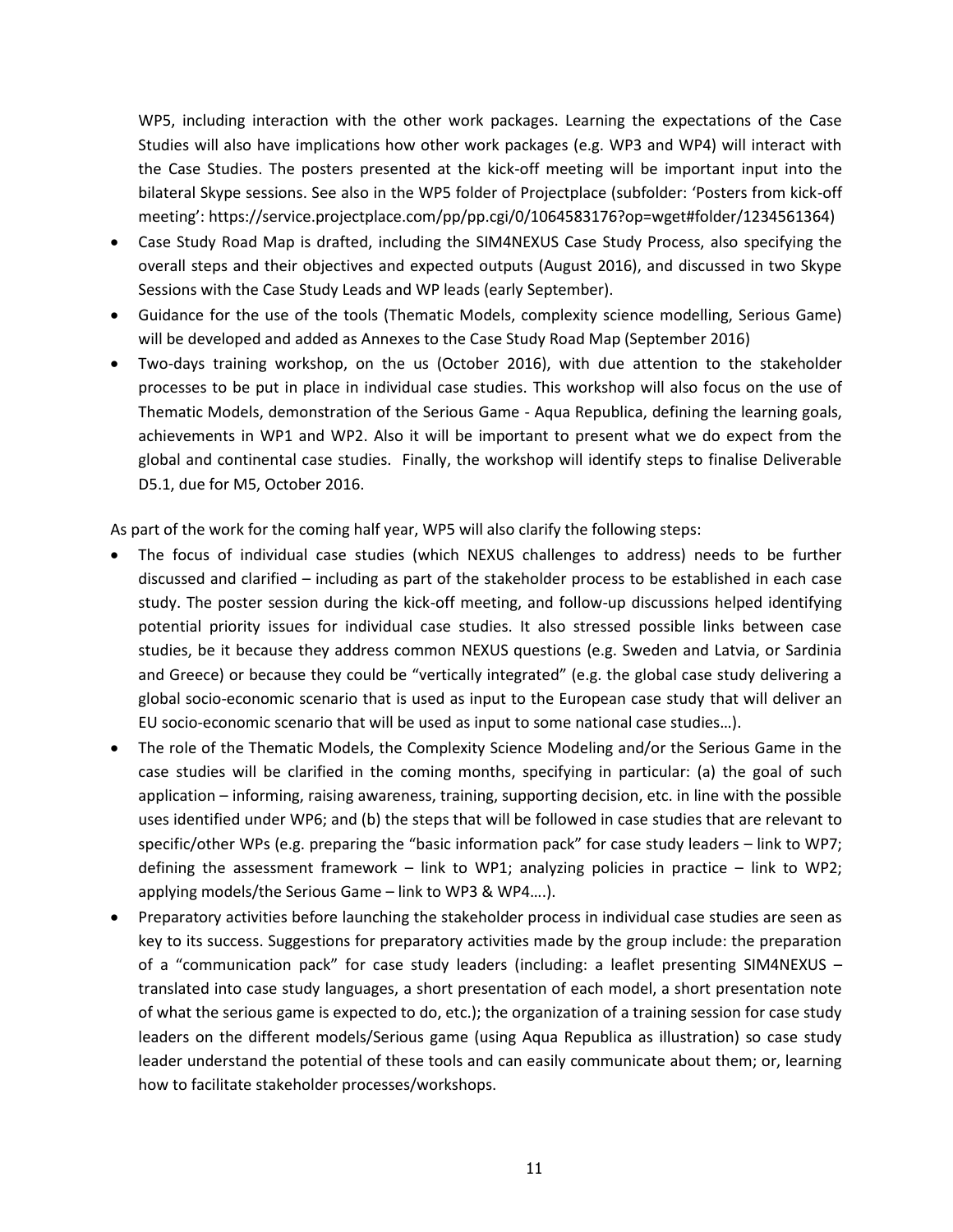While implementing Task T5.2 (Supporting decision making in 12 case studies), we will interact with WP3 (e.g. Thematic Models) to enable a scenario approach that is introduced at multiple scales (global, European, national and regional). This would enable users to learn about decision making at different scales and how they are interdependent. Using the SSP scenarios as a starting point and reference for the global and European case studies is very useful, and - most likely – these scenarios are also a good starting point for the regional and national case studies. WP5 will facilitate this interaction. The global and European case studies could be linked to the national case studies, largely in the context of the baseline scenario.

### <span id="page-11-0"></span>**11. WP6 – Exploitation Impact and SIM4NEXUS Business Plan**

Since M1 (June), to start working on T6.1 (market assessment), SI organised the work with DHI. SI and DHI took contact with the other work package leaders (WP1, WP3, WP4, WP5) in order to find the best ways to exploit SIM4NEXUS outputs and define the collaboration processes. Several outputs emerged from the talks and potential products from the project were better defined (Nexus and scientific knowledge, complexity science tools, maybe use of the KEE or the DSS and obviously the Serious Game itself). SI has developed a structured approach to valorise these outputs (training, impact and scenario assessments, communication, stakeholder engagement or campaigning) and have identified several end users.

The objective is to create project spinoff(s) to exploit the project outputs. Activities include a market study for all SIM4NEXUS outputs, the definition of the products and services that could be exploited from SIM4NEXUS, the creation and animation of the Ecosystem Group of SIM4NEXUS to facilitate the commercial deployment of SIM4NEXUS, the elaboration of the business cases for every proposed project spinoffs, and the creation of the validated spinoffs. A strategy to manage the legacy of outputs of general interest will be proposed at the end of the project, as well as an exploitation strategy for the outputs that could not be exploited by a project spinoff.

In the coming weeks (M2 to M3), SI, together with DHI and WP Leaders, will detail further the target profiles and start establishing a detailed list of targeted persons to contact for interviews. Preparatory desktop research will be carried out in M2 and M3 to collect general data on the identified markets and business model. The methodology for identifying and qualifying the usages and for quantifying the market will be defined. An initial input will be provided for WP4 on M4 as regards the game logic.

SI will prepare a questionnaire to spot, amongst other, problems/difficulties faced by stakeholders in order to maximize the added value of SIM4NEXUS. Interviews should start with case studies stakeholders and be extended later to external end-users. Interviews with case studies will have to be closely coordinated with WP5 to avoid confusing case studies stakeholders with too many interlocutors and soliciting them too often. Interviews with external stakeholders will rely on project partner's networks as much as possible. Contacts and interviews will be carried out from M4 to M7.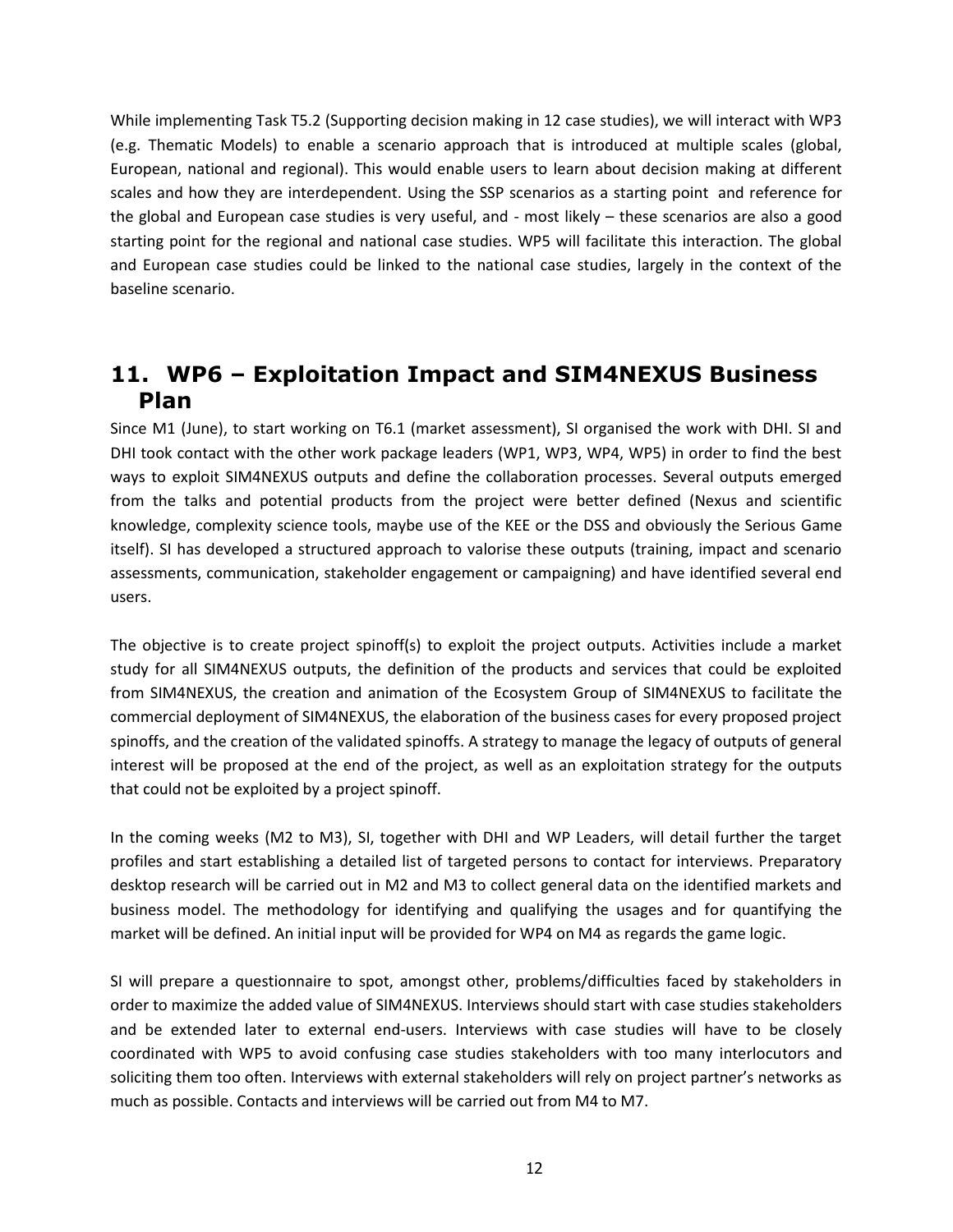From M2, SI, EPSILON, DHI, ACT will start assessing competition and existing solutions by reviewing literature and exchanging with project partners and continue so until the submission of deliverable (M12).

Based on contacts made with stakeholders/end users, we intend to identify the most interested ones to set an "ecosystem group" known as SEG (SIM4NEXUS Ecosystem Group, maybe another name can be defined in collaboration with WP7). The aim of the SEG is to involve any interested identified users to follow up technical developments of the projects and to collect their feedbacks and advices. It could gather prospects, early adopters but it can be extended to potential developers and partners (academics, local consultancies). The idea would be to meet once or twice a year in order to test and review the latest products and services of SIM4NEXUS. This work will be done in close collaboration with WP7.

From M3 to M6, SI will provide inputs to WP4 to define learning goals and from M5 to M8, the game logic, based on the initial results from WP6 analyses and findings. As suggested during the meeting, it could be relevant to start a working group with one person from each WP concerned to start working on this topic. From M4 to M7, SI will carry out the interviews and review the literature. Intermediate results will be presented at the project meeting #2 in November 2016.

The results will be synthesised in M8 (January 2016) with complementary information researched as necessary. The report will be drafted in M9-10 and submitted for review in M11-12.

SI will try to organise a first SIM4NEXUS Ecosystem Group meeting at the PM#3 in Spring 2017, based on the contacts gathered during the market interviews. The SEG will be expanded, in close collaboration with WP7.

Task 6.3 will explore the potential spinoff options based on the intermediate market results. Consensus will be built first with bilateral talks with the concerned partners and then in group meetings. T6.3 will produce a short-list of spinoff option to investigate. T6.3 will help also frame the overall exploitation strategy for SIM4NEXUS by involving all partners.

Task 6.4 will prepare a detailed business plan for every short-listed option (expected max. 3-5). A Go/No Go decision will be taken on M36 and will be a major milestone in the project. T6.4 will then proceed, only if the go has been received. Task 6.5 will start at M45 and end at M48 and will be a wrap up task.

#### <span id="page-12-0"></span>**11.1.Management mode**

The core team of WP6 involves the following partners. The core team carries most of the work in WP6, especially SI.

 SI as WP Leader and main contributor. SI brings its experience in startups to find and qualify business models for the potential creation of companies.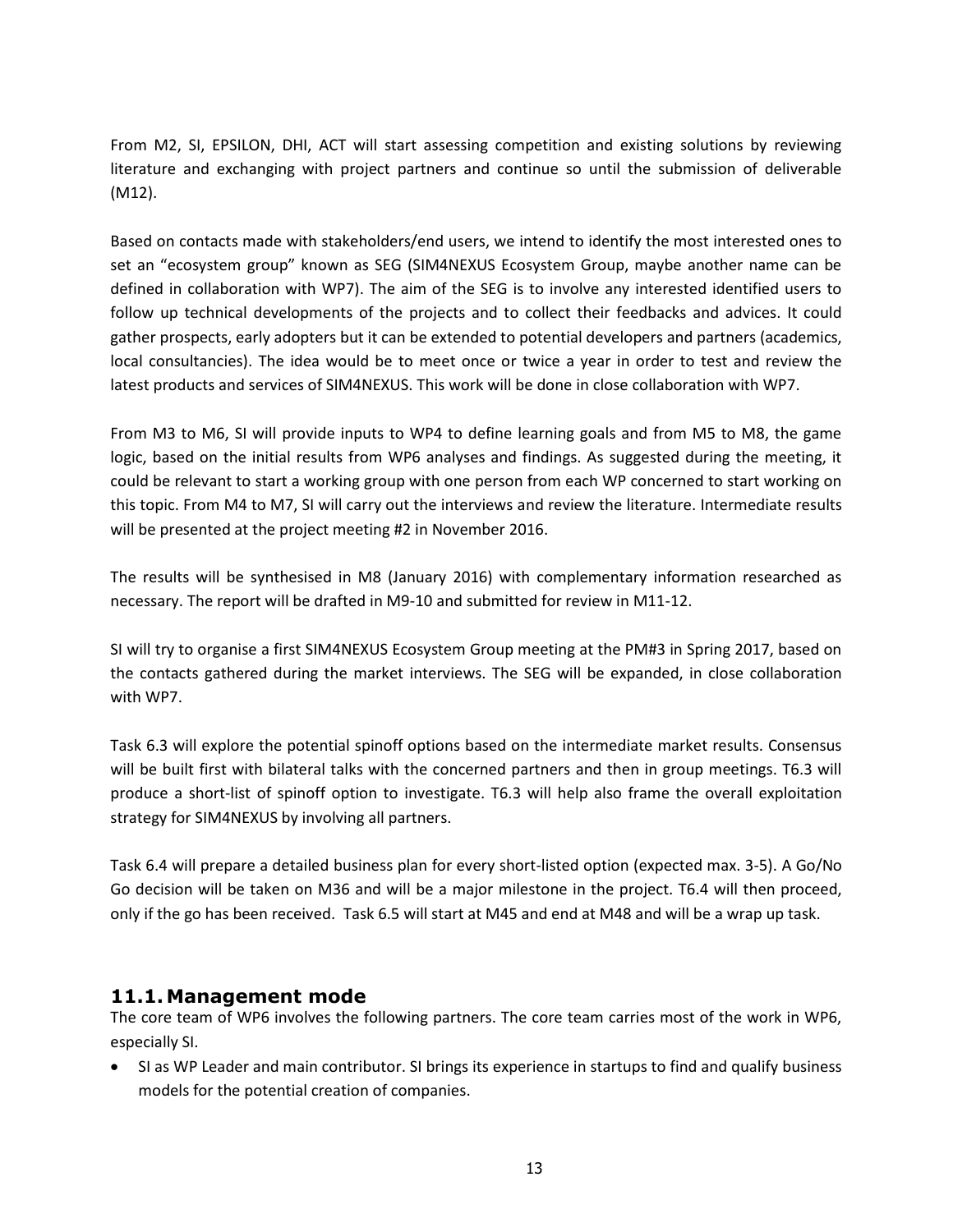- DHI as co-leader. DHI brings its expertise in serious games and consulting. DHI will mainly focus on the market study for the serious games.
- ACT is leading Task 6.5 SIM4NEXUS Legacy and brings its expertise in stakeholder engagement for complex projects.
- EURECAT is to support in the technical definition of the serious games and knowledge elicitation engine
- EPSILON will support with its expertise in consulting for companies and institutional clients

The other partners are involved to provide support and information, as well as to validate the work achieved.

- WUR-LEI, UTH, UNEXE bring a support as regards the nexus science.
- CE will support with its expertise in consulting for institutions, in particular the Commission.
- All other partners are involved with a limited budget to brainstorm potential exploitation ideas and study the cases prepared by the contributors to WP6.

#### <span id="page-13-0"></span>**11.2.Meetings**

The strategy for WP6 meetings is the following:

- Meetings will be organised in conjunction with project meetings (before or after), every 6 months to discuss the advances and status and prepare messages for the Project Assembly
- Monthly telcos with skype of 1h will be organised among the core team to discuss the advances and agree on the action plan for the next month
- Bilateral exchanges among partners will be done by skype or telephone.

WP6 is also to set up the SIM4NEXUS Ecosystem Group (SEG). The SEG meetings will be organised together with project meetings, in the form of workshops for 10-15 participants. Key advanesc from SIM4NEXUS will be presented, for instance by each WP Leader. The feedback from SEG participatns may take the form of brainstorming sessions or advice.

#### <span id="page-13-1"></span>**11.3. Coordination with other projects**

SI participates in the H2020 project EPOS on industrial symbiosis and has started a PhD thesis on the business case of industrial symbiosis for which it can organise the links.

In any case, maximum coordination with other projects selected under the same topic as SIM4NEXUS and others will be sought to accelerate the market research and maximise the feedbacks.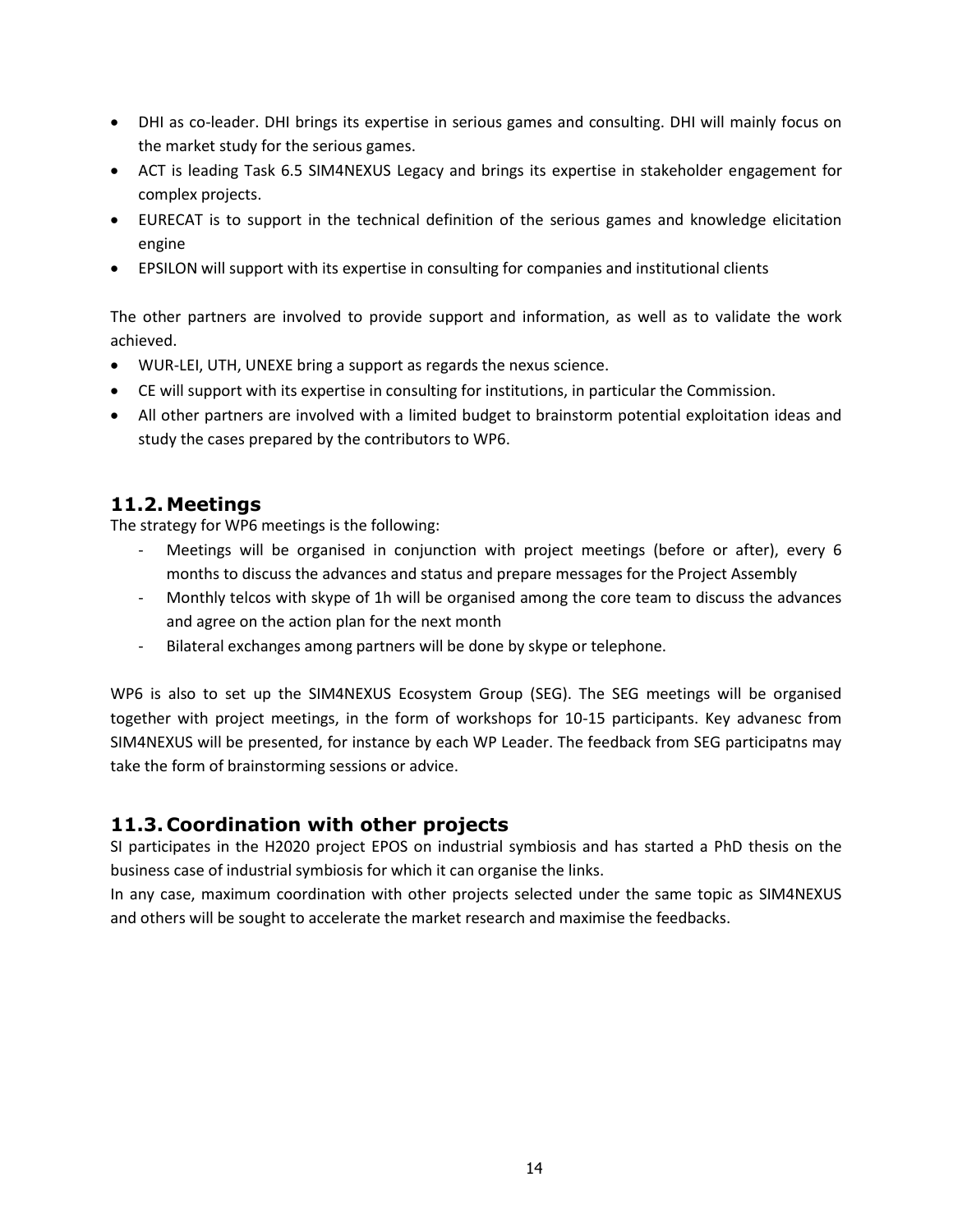# <span id="page-14-0"></span>**12. WP7 – Dissemination and Communication**

As regards the update for WP7, the following specific activities will be undertaken in the first months:

- The SIM4NEXUS **logo** has been prepared and refined during the KOM. A revised version will be made available to all project partners after the KOM.
- The project **website** [www.sim4nexus.eu](http://www.sim4nexus.eu/) is being built up and is expected to be operational soon. The website will play an important role as repository for the projects outputs.
- **Templates** for SIM4NEXUS deliverables and outputs will be prepared based on the revised logo until 15 September 2016; for deliverables/reports, posters, presentations and briefing papers, as agreed at the KOM.
- The **Strategy** (D7.1) is being drafted by M5 as established in the Grant Agreement. In order to gather all relevant information about the communication tools that can target the different nexus sectors, all project partners will provide input via a survey which is being organised. The survey will also include requests on policy opportunities (also relevant for WP2), to define the timing of communications opportunities. The Strategy will also include an important operational aspect as to define the **workflows** for ensuring a good cooperation between the different WP leads.
- WP7 lead will also provide templates to **report** about communication impact, thus to gather the relevant information timely, and with appropriate quality.

Furthermore, it was agreed to develop short briefing papers on each of the models (incl. contact details) by November, to summarize the project approach. Lead will be at WP3 (Maria Blanco, UPM), jointly with WP7 (Linda Romanovska and Maria Berglund, both FT). Some of the case study leads (WP5) will later translate the briefs, and these translations will also be made available online.

Furthermore, briefs will also be developed for the project overall, and on serious gaming, with a focus on a demand-based approach driven by WP5.

No physical or online meeting is currently envisaged; however, the survey for the strategy requests information about planned meetings for research-community targeting research papers.

WP7 lead has contacted already with MAGIC-NEXUS, and the two leads for communications have agreed to have a next exchange in September-October, when both projects are drafting their communications strategies. We are already checking whether MAGIC-NEXUS will target also IPCC, in order to coordinate action as regards the papers for AR6.

### <span id="page-14-1"></span>**13. WP8 – Project Management**

The next meeting of the Project Coordination Team (PCT) will be held in Barcelona and Eurecat will be our host. It is proposed to to reschedule the meetings of the EAB. The first meeting will be held in M12 (instead of M6), and the other meetings of the EAB remain unchanged. The considers it better to have the first meeting of the EAB to be held in M12. By then, there are key deliverables available for